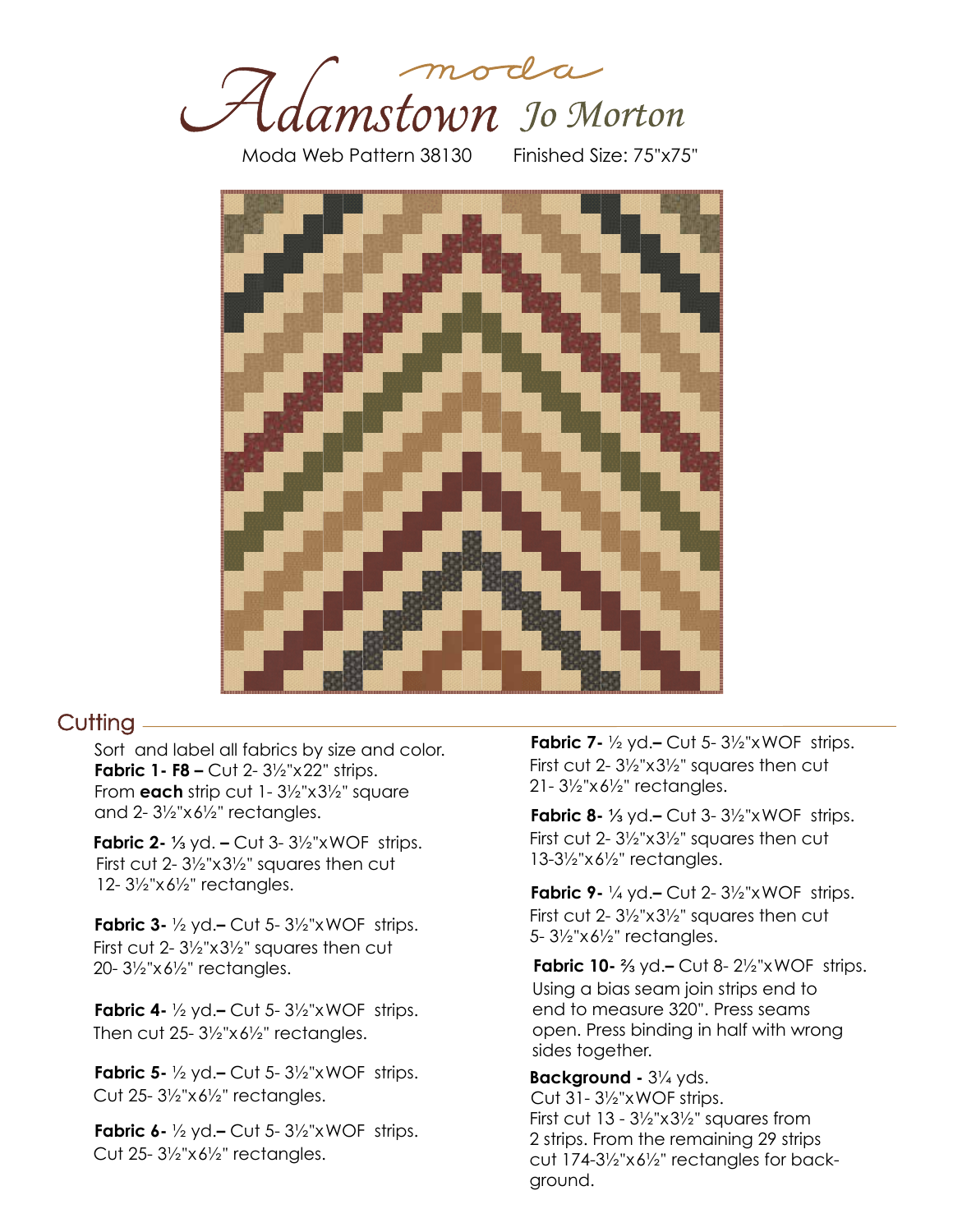

### Construction\_\_\_\_\_\_\_\_

*Note: This quilt is contructed with 25 vertical columns. Two each of Columns 1-12, plus 1 "Center Column".*

*For ease of piecing, sort cut pieces before beginning to assemble columns. See piecing chart on the following page. Numbers given on chart are for 2 of each column 1-12 and 1 center column. Label stitched columns before assembling quilt top.*

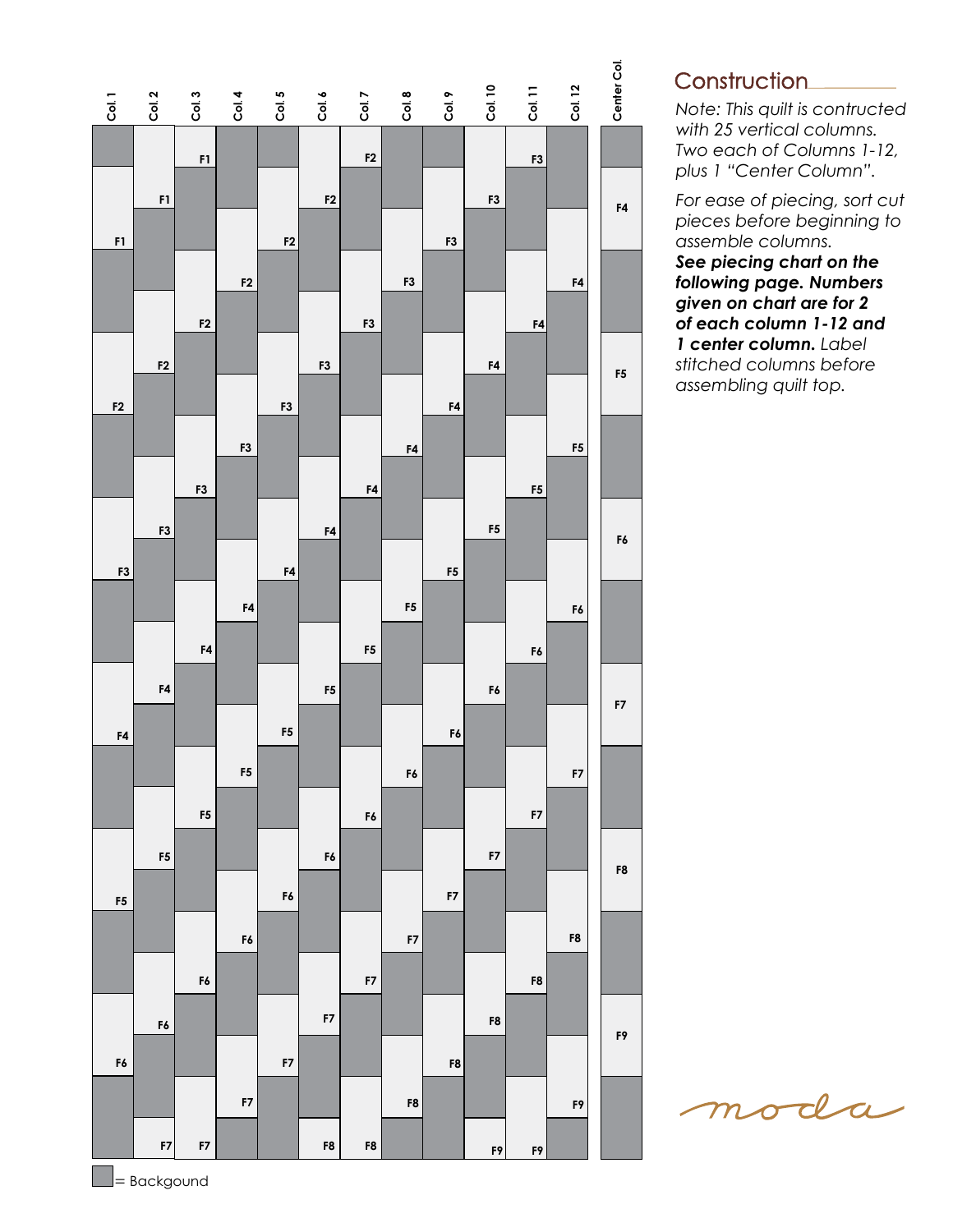# **Construction**

| Fab #                                   | Col. 1 | Col. 2 | Col. 3 | Col. 4 | $\overline{\text{Col. }5}$ | Col.6 | Col. 7 | Col. 8 | Col. 9. | <b>Col.10</b> | Col.11 |        | Col. 12 Center |
|-----------------------------------------|--------|--------|--------|--------|----------------------------|-------|--------|--------|---------|---------------|--------|--------|----------------|
| Bkgd.                                   | 2S 12R | 12R    | 12R    | 2S 12R | 2S 12R                     | 12R   | 12R    | 2S 12R | 2S 12R  | 12R           | 12R    | 2S 12R | 1S 6R          |
| Fabric 1                                | 2R     | 2R     | 2S     |        |                            |       |        |        |         |               |        |        |                |
| Fabric 2                                | 2R     | 2R     | 2R     | 2R     | 2R                         | 2R    | 2S     |        |         |               |        |        |                |
| Fabric 3                                | 2R     | 2R     | 2R     | 2R     | 2R                         | 2R    | 2R     | 2R     | 2R      | 2R            | 2S     |        |                |
| Fabric 4                                | 2R     | 2R     | 2R     | 2R     | 2R                         | 2R    | 2R     | 2R     | 2R      | 2R            | 2R     | 2R     | 1R             |
| Fabric 5                                | 2R     | 2R     | 2R     | 2R     | 2R                         | 2R    | 2R     | 2R     | 2R      | 2R            | 2R     | 2R     | 1R             |
| Fabric 6                                | 2R     | 2R     | 2R     | 2R     | 2R                         | 2R    | 2R     | 2R     | 2R      | 2R            | 2R     | 2R     | 1R             |
| Fabric 7                                |        | 2S     | 2R     | 2R     | 2R                         | 2R    | 2R     | 2R     | 2R      | 2R            | 2R     | 2R     | 1R             |
| Fabric 8                                |        |        |        |        |                            | 2S    | 2R     | 2R     | 2R      | 2R            | 2R     | 2R     | 1R             |
| Fabric 9                                |        |        |        |        |                            |       |        |        |         | 2S            | 2R     | 2R     | 1R             |
| Fabric 10 Binding - 8-21/2"xWOF strips. |        |        |        |        |                            |       |        |        |         |               |        |        |                |

**S** =  $3\frac{1}{2}$ " x  $3\frac{1}{2}$ " Square **R** =  $3\frac{1}{2}$ " x  $6\frac{1}{2}$ " Rectangle

Refer to chart and stitch columns together. Press seams toward background. Label each column after pressing. Each column should measure 3½" x 75½" with seams.

## Assemble Quilt

Join pressed columns 1-12 in numerical order. Press seams to one side or press open. Add center column. Press. Then join remaining columns in reverse order 12-1. Press. Stitch joined columns to center column to complete quilt. Quilt should measure 75½"x75½" with seams.



### **Finishing**

Using a diagonal seam, join binding strips end to end. Press seams open. Fold prepared strip in half wrong sides together and press to make the binding.

Layer, Quilt, and Bind.

moda